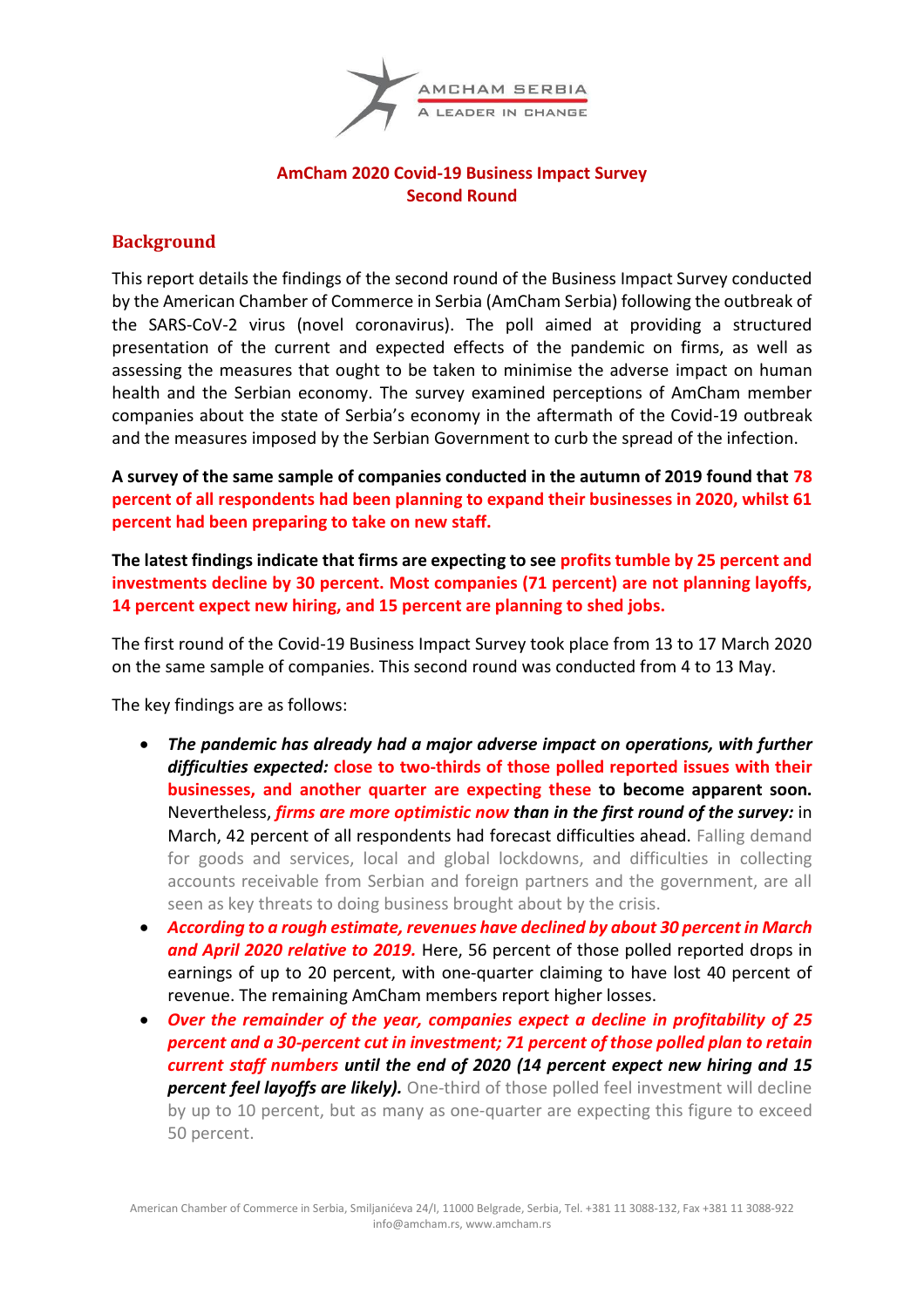

- *Most firms (55 percent) are expecting to see a U-shaped recovery curve, whereas 22 percent fear a second wave of the illness and a W-shaped revival.* If the pandemic ceased today, recovery would be expected to take up to six months.
- *One-half of all AmCham members, mostly small and medium-sized enterprises (SMEs), are using the government's Covid-19 relief measures.* The most popular of these policies is the payroll tax and contribution deferral. Large companies have mainly opted out of government assistance.
- **A second round of measures is needed for the hardest-hit sectors, such as tourism (especially hotels) and transportation; support for the construction industry and real estate sector should also be considered.**

# **Methodology and demographics**

The survey instruments were a quantitative anonymous online questionnaire administered to AmCham member companies, and a series of in-depth qualitative telephone interviews with the Chief Executive Officers (CEOs) of over 40 selected businesses, both of which took place from 4 to 13 May 2020.

#### **Structure of the sample**

**Quantitative survey:** the quantitative sample was made up of **101 AmCham member companies** operating in 15 sectors, namely: agriculture; consulting and accounting; legal services; distribution and logistics; education; financial services; fast-moving consumer goods (FMCG) and services; healthcare and pharmaceuticals; information and communication technology (ICT); manufacturing and production; marketing and public relations; real estate; travel and hospitality; retail; and energy.

The **qualitative survey** was administered through **direct telephone interviews with 40 selected AmCham member companies** which commented on the quantitative findings, listed the key challenges, and made recommendations for overcoming them.

The qualitative sample comprised the same sectors as the quantitative questionnaire. Nearly all respondents in the qualitative sample were company CEOs.

# **Working arrangements: challenges and plans for getting back to business**

**At the time of the survey (4 to 13 May 2020), over 80 percent of staff at nearly two-thirds of the companies were working from home. A gradual return to offices is envisaged from mid-May onwards:** one-quarter of those polled expect to bring 20 percent of their staff back to work, with slightly more than one-quarter each intending to return up to 50 percent and up to 80 percent of all employees. No more than 18 percent of all firms are planning to keep most (over 80 percent) of their staff at home.

In terms of working arrangements, the key challenges reported by employers are **reduced efficiency and productivity** due to staff working from home (owing to issues such as work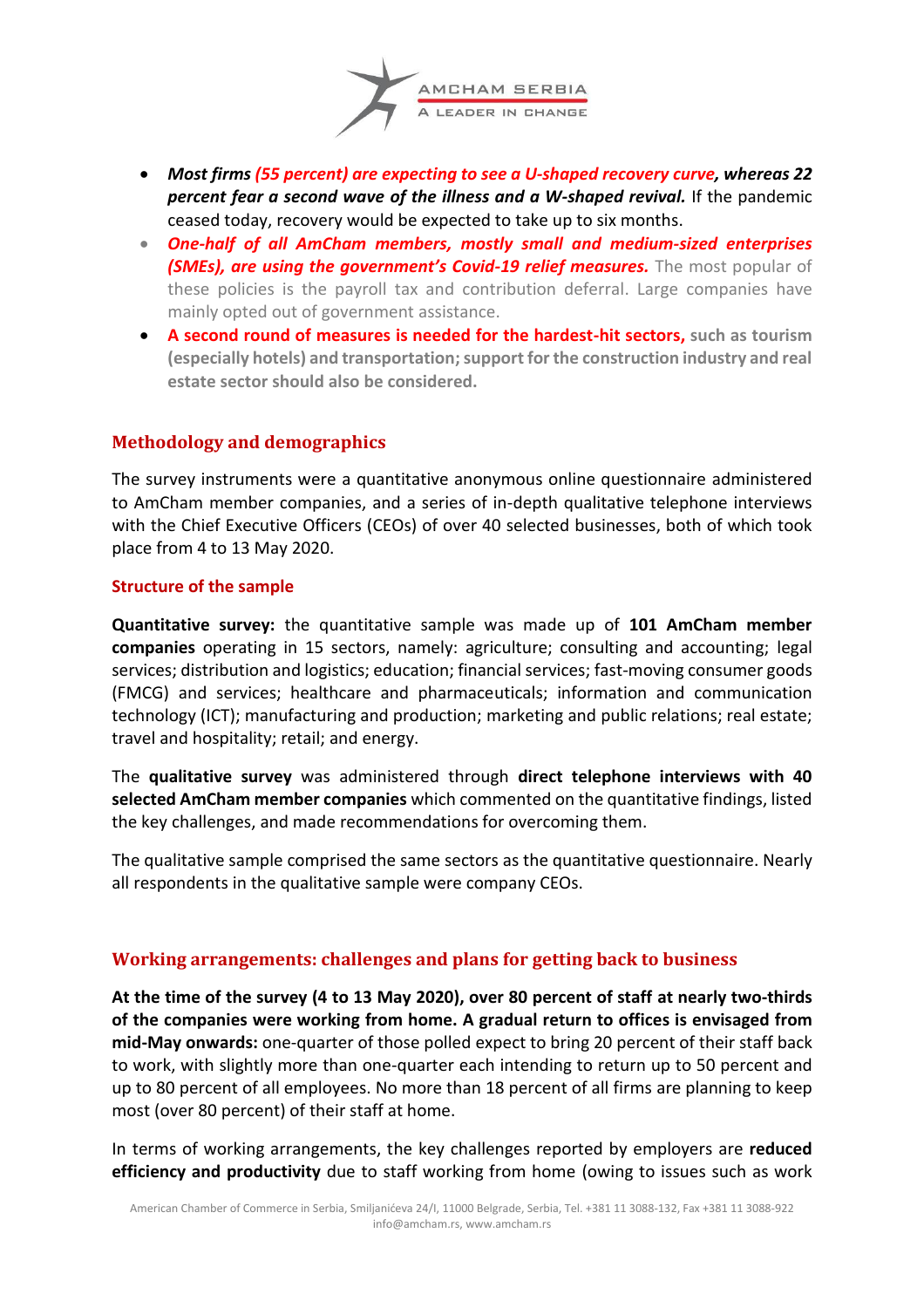

ethics, difficulties in supervising staff and keeping attendance records, need to balance private life and work, lack of equipment and staff training, etc.). Some problems were also apparent in the workplace, including reduced capacity on account of social distancing measures in production facilities, loss or reduction of both external contacts with clients and associates and internal staff meetings, and movement restrictions. Respondents in qualitative interviews noted that the hardest-hit firms were those in the hospitality industry and transport sector, companies whose business models required fieldwork and customer contact (such as field sales and technical support), and businesses working with healthcare providers, government authorities, and similar entities.

A second key challenge reported by employers had to do with **administrative requirements** due to policies introduced by the Serbian Government and the exigencies of working from home. Businesses noted the adverse impact associated with issuing travel permits required by staff during lockdown hours, as well as the additional logistical costs involved in having staff working from their homes (e.g. for delivery of documents that needed signing). The respondents also claimed there was a lack of clarity in administrative procedures required to waive the mandatory 14-day quarantine for returning foreign nationals employed in Serbia.

The businesses feel challenges related to **occupational safety and health** will increase in importance in the future, and that clear, direct, and proportional policies will have to be introduced to ensure health and safety procedures can be implemented feasibly and without unduly burdening companies. Major issues with procuring personal protective equipment (PPE) were apparent when the state of emergency was first introduced, but these problems were gradually overcome as the situation evolved.

# **Impact of Covid-19 on business**

Nearly **two-thirds of those polled (60 percent) reported they were already facing difficulties with their operations, with another 25 percent expecting to see issues in the near future.**  Another 13 percent did not expect the pandemic to have any adverse effects, and as few as 2 percent believed Covid-19 would be beneficial for their business (this view was reported by a handful of pharmaceuticals companies).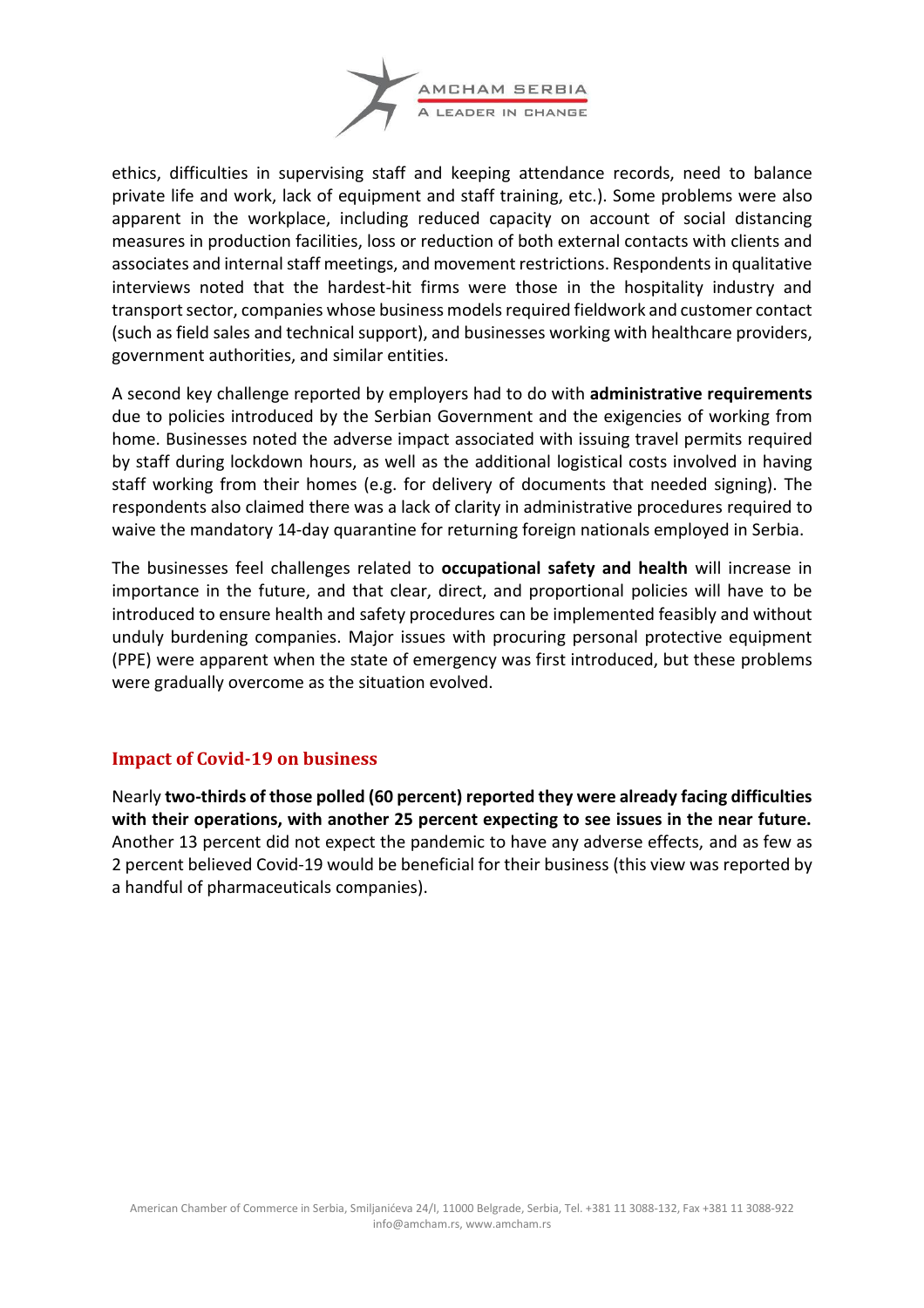



Compared with the first round of the survey, conducted from 13 to 17 March 2020, more firms now believe they have been affected (60 percent in May vs 55 percent in March), but much fewer companies feel the crisis will impact them in the future (no more than 25 percent in May vs 42 percent in March). There has also been an increase in the proportion of businesses that expect no significant impact, from 3 percent in March to 13 percent in May. Such better-than-expected performance is partly attributed to companies' greater flexibility in arranging for staff to work from home, as well as to well-judged earlier investment in new sales channels that have now proven dominant.

As many as **68 percent of those polled reported reduced demand for products or services** as the key adverse impact of the crisis on their operations, in particular in the tourism and hospitality sectors, road and air transport, and real estate sales and leasing, as well as in the automotive industry and consumer durables; some negative trends are also emerging in the FMCG sector (such as a rise in the online black market in cigarettes). The key perceived reasons for this drop in demand are the current lockdowns and those that will remain in effect for as long as the pandemic and local outbreaks persist; consumer sluggishness in returning to old habits; and expected aversion to non-essential spending and likely decline in purchasing power in the event of an extended crisis. For instance, cautious estimates by the hospitality industry indicate that Belgrade's hotels will return to occupancy levels last seen in March 2020 no earlier than March 2023. Even though real estate prices are yet to see significant falls, that sector is also expected to contract in the medium term, with real estate firms highlighting the need for securing stable finance.

**Local and global lockdowns have affected some 54 percent of all respondents.** This issue is at its most pronounced in the tourism and hospitality industry, but is also noticeable in other sectors that depend on frequent business trips abroad, such as transport, distribution and logistics, and other fields. Internal lockdowns have had a particularly serious impact on field sales and pharmaceuticals companies, whose business models are based on frequent contacts with healthcare workers. By contrast, the many business trips that used to be the norm for consulting and IT firms and similar businesses have now been replaced by online meetings and webinars, which seem set to continue to some extent even as travel restrictions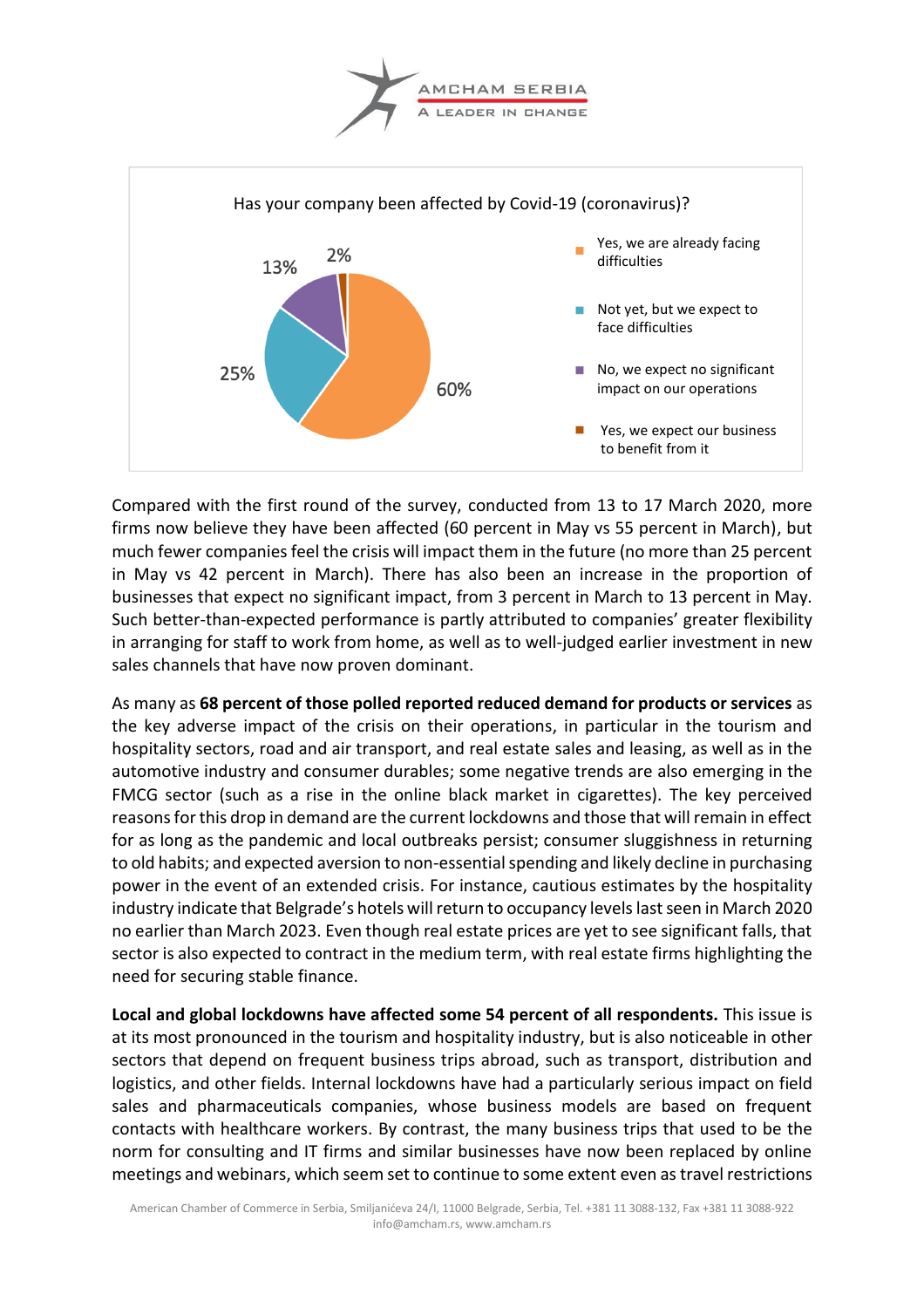

are eased. Greater focus on cutting costs looks highly likely to affect this aspect of business spending.

**A total of 42 percent of those polled have faced or expect to see difficulties with collecting accounts receivable from private Serbian firms,** especially in the legal services and consulting sectors, as well as in the FMCG industry (with small businesses especially likely to defer payments). Conversely, **63 percent of all AmCham members do not expect any difficulties in paying their debts,** with the exception of those in the hardest-hit sectors (tourism and hospitality industry) and some small and micro-enterprises. **Shopping mall and retail park** landlords are struggling to collect rents from their tenants, in particular shops that have faced enforced closures or found it difficult to operate during and after the state of emergency. In March and April 2020, shopping malls lost some 80 percent of their year-on-year revenue, with some seeing losses of 100 percent as they did not collect rent from their tenants during the blanket curfew. Even after the lockdowns were lifted, changed consumption patterns (reduced footfall and lower sales) continued depressing the revenues of smaller tenants, which in turn led to greater calls for rents to be cut. Most companies in the ICT and pharmaceuticals industries also report issues with collecting receivables from the **public sector;** 17 percent of all AmCham members have already encountered problems of this kind.

**As many as 33 percent of those polled complain about the reduced performance of public administration** during the lockdown, so demand is rising for efficiency gains in the coming months. As in the private sector, social distancing has revealed that many government procedures can be done online; businesses believe e-government arrangements introduced during the emergency should be sustained and simplified at pace, given the drastic reductions in red tape that this entails. In particular, businesses believe that the National Bank of Serbia's new e-filing service for registration of foreign credit operations should be retained and enhanced. Another useful improvement is the newly introduced electronic procedure for importing medicines administered by the Medicines and Medical Devices Agency of Serbia (ALIMS), but respondents feel that related procedures for drug marketing authorisations, variations, and promotional materials should all also be moved wholly online.

### **Employment, revenues, and investment**

Just how much the coronavirus pandemic has cost businesses is best revealed by the loss in revenues over the past two months relative to last year. Over one-half (56 percent) of all AmCham members have lost up to 20 percent of their income, with an additional quarter seeing their revenues plummet by up to 40 percent. The hardest-hit are hospitality providers, transport firms, and retail park and shopping mall operators, with over 80 percent of their earnings wiped out.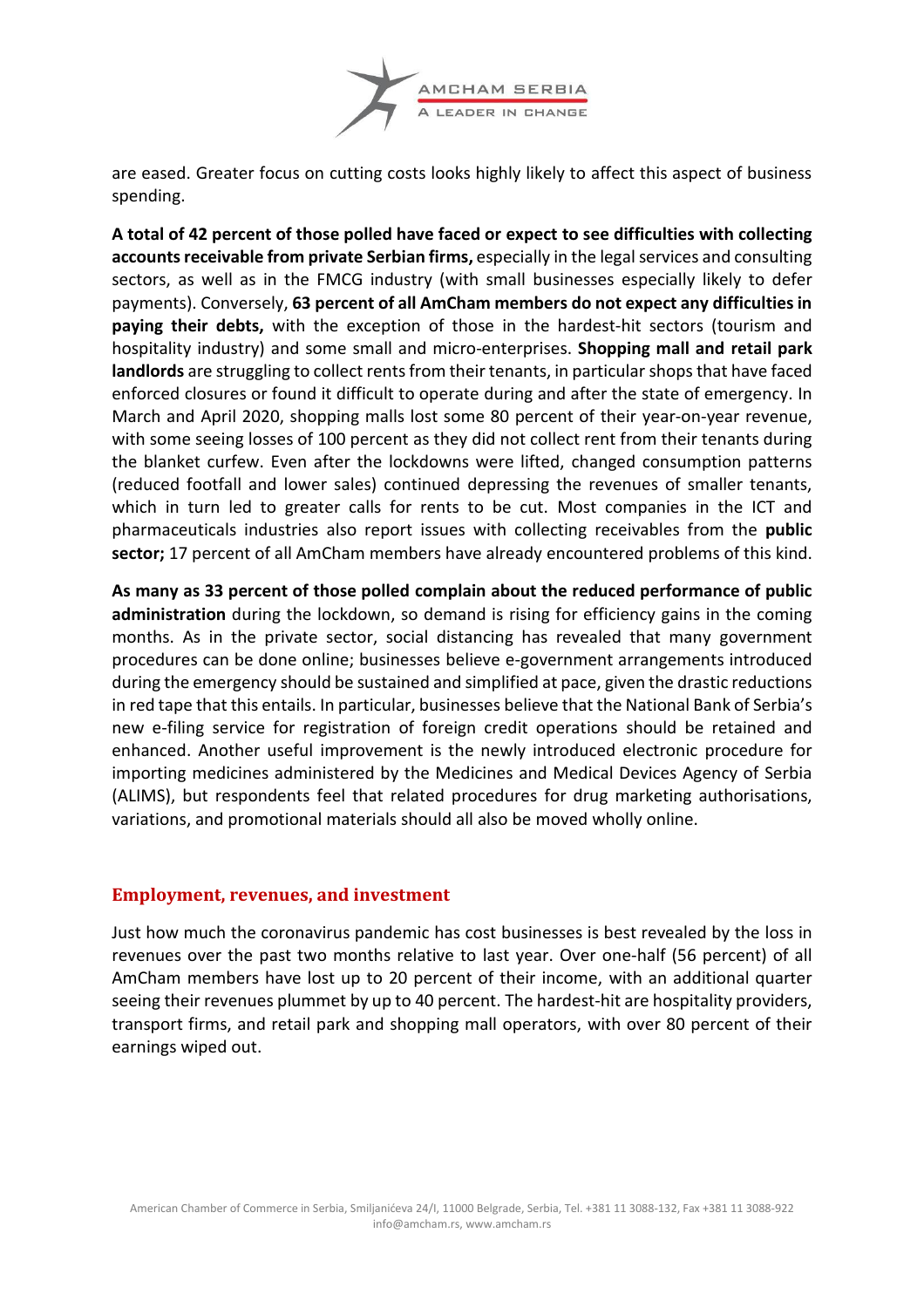



Similarly, close to two-thirds of those polled are expecting to see profitability fall by up to 20 percent (although for most firms the decline will likely not exceed 10 percent). Slightly over one-third look set to cut investment by up to 10 percent, with as many as one quarter expecting investments to plummet by more than 50 percent.



That being said, these major falls in both revenue and profits are yet to drive most AmCham members to make substantial layoffs (with the exception of the hardest-hit sectors). Employment forecasts are mainly stable for the remainder of the year, as most companies (86 percent) are planning to retain all staff in the next six months, with similar numbers either looking for new hiring or expecting to terminate employees. AmCham members also expect considerable changes in employment to occur only after 31 October, when the government's

American Chamber of Commerce in Serbia, Smiljanićeva 24/I, 11000 Belgrade, Serbia, Tel. +381 11 3088-132, Fax +381 11 3088-922 info@amcham.rs, www.amcham.rs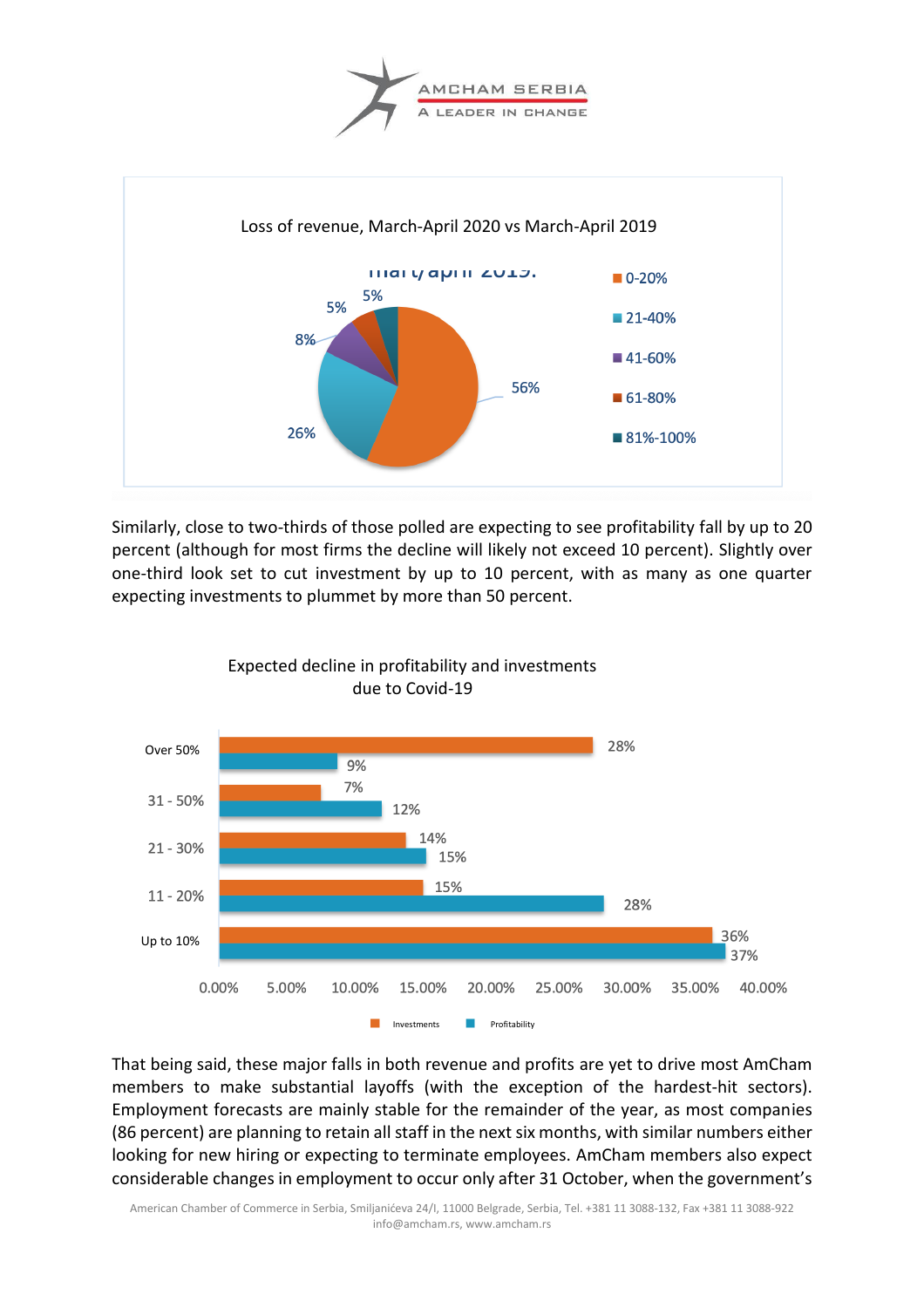

relief measures are set to expire. Nevertheless, only some 50 percent of all member companies, mainly SMEs, have chosen to use government support; large corporations have in the main opted out of direct aid and fiscal relief. The greater fluctuations in staff numbers expected in the final quarter of 2020 (a twofold increase in firms expecting to both hire new staff and shed jobs) can be attributed to the expiry of job retention policies, on the one hand, and differences in how quickly various sectors are forecast to recover, on the other.



The magnitude of the impact is best illustrated by a comparison with the findings of AmCham's Seventh Lap Time survey, conducted in the summer and early autumn of 2019, when 78% of all respondents reported planning to expand operations and 61% expected to take on more staff.

### **Use of government relief**

One-half of all AmCham members are neither using the government's Covid-19 relief measures nor planning to do so. Businesses that have opted to take advantage of these policies see payroll tax and contribution deferrals as the most useful options (as reported by 41% of those polled), followed by direct assistance to small and medium-sized businesses (40%) and corporate income tax deferrals (23%). It has mainly been SMEs that have chosen to use this assistance, and they have primarily relied on direct financial support; in contrast, few large companies have opted in, and even where they have done so, they have generally restricted their involvement to tax deferrals (mainly for payroll taxes). Even though the respondents have generally taken advantage of liquidity-boosting measures, no large member company has reported considering an issue of corporate bonds.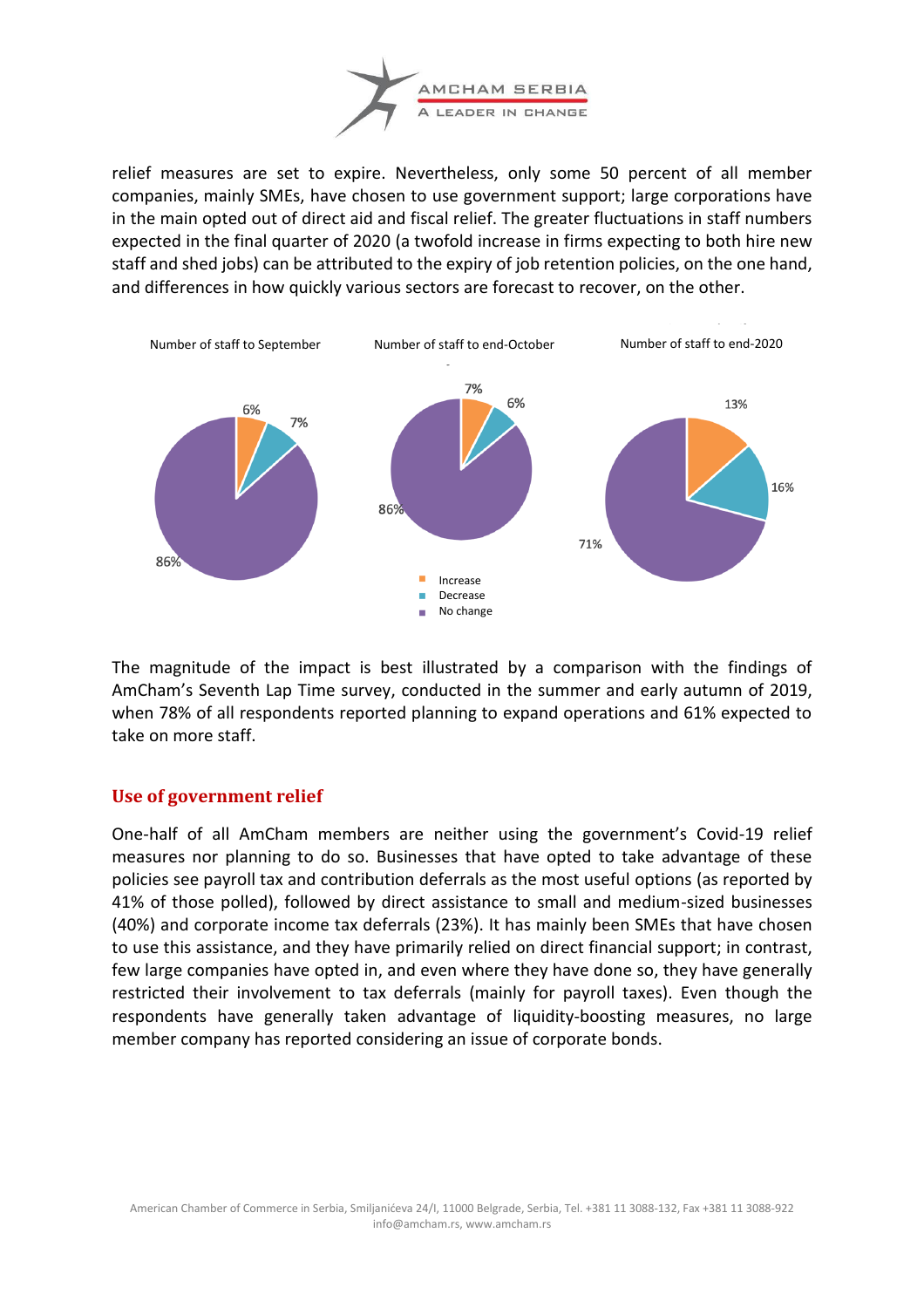

Are you using or planning to use the government's relief measures, and, if so, which ones?



### **Recovery forecasts**

**More than two-thirds of those polled (67 percent) believe it would take no more than six months to return to business as usual** if Covid-19 were halted today.



At the time of the survey, 13 percent of all firms felt recovery would take less than one month, close to one-third (27 percent) each believed it would take one to three months and between three and six months, 18 percent expected a return to business as usual would require six to 12 months, and a final 12 percent believed they would need more than 12 months to recover. Nevertheless, **some 3 percent, all in the tourism and hospitality sector, were unable to say when they expected a return to regular operations.**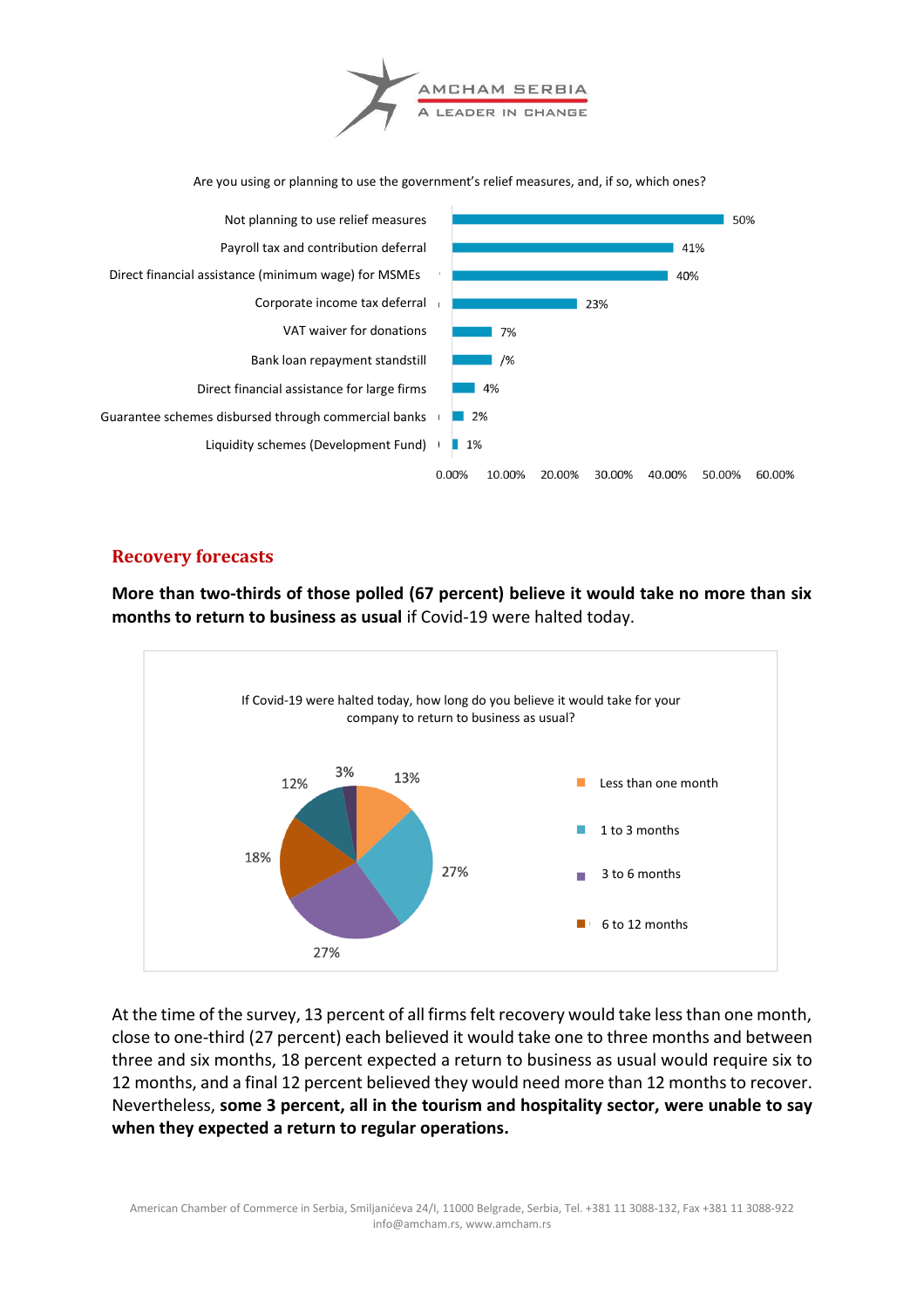

Most respondents in qualitative interviews noted that recovery would be largely determined by whether there was a second wave of the pandemic, as well as whether a vaccine for Covid-19 was found.

**More than one-half of those polled (55 percent) believe recovery will be gradual and follow a U-shaped curve,** citing the gradual phased reopening of the economy and consumer psychology considerations. These respondents expect crisis habits to persist and only slowly return to normal patterns.

A second group of 22 percent feel a second wave of the outbreak is inevitable and see a W-shaped recovery as the most likely outcome.



### **Hardest-hit sectors**

AmCham's survey has shown that tourism, hospitality, transport, and construction, including real estate rentals, have all been hit especially hard by the outbreak. A trait all of these industries share is that the introduction of the state of emergency wiped out demand for their products and services instantaneously and nearly completely. This means that a return to business as usual after social distancing measures are relaxed will be neither quick nor simple, but will rather depend on many social, economic, and psychological factors that will shape the market after a 'new normal' is achieved, and these considerations will require additional attention and support from the government. Companies that remained able to operate during the lockdown were confronted with a series of administrative and organisational issues, such as obtaining travel permits, organising transportation, meals, and accommodation for staff, and securing sufficient quantities of PPE and disinfectants that were at one point in short supply. These hurdles, coupled with other health and safety requirements, made it particularly difficult to do business and created unforeseen costs.

**Tourism and the hospitality industry** were the first sectors hit by the outbreak, and are expected to be the last to recover, as pre-crisis levels are not likely to be reached before the end of 2021. All companies surveyed have already encountered difficulties: 40 percent have ceased all operations, and 60 percent have seen the volume of their activities decline greatly. The sector's revenues and profits have fallen by more than 80 percent relative to 2019 and the firms are not expecting any new investments. The main effect of the pandemic has been a major decline or complete disappearance of demand, which has caused problems with operating arrangements and logistics. Even though the government's relief measures have helped companies to keep jobs, the slow and gradual pace of the expected recovery means that some 60 percent of those polled expect layoffs are likely by the end of the year. Liquidity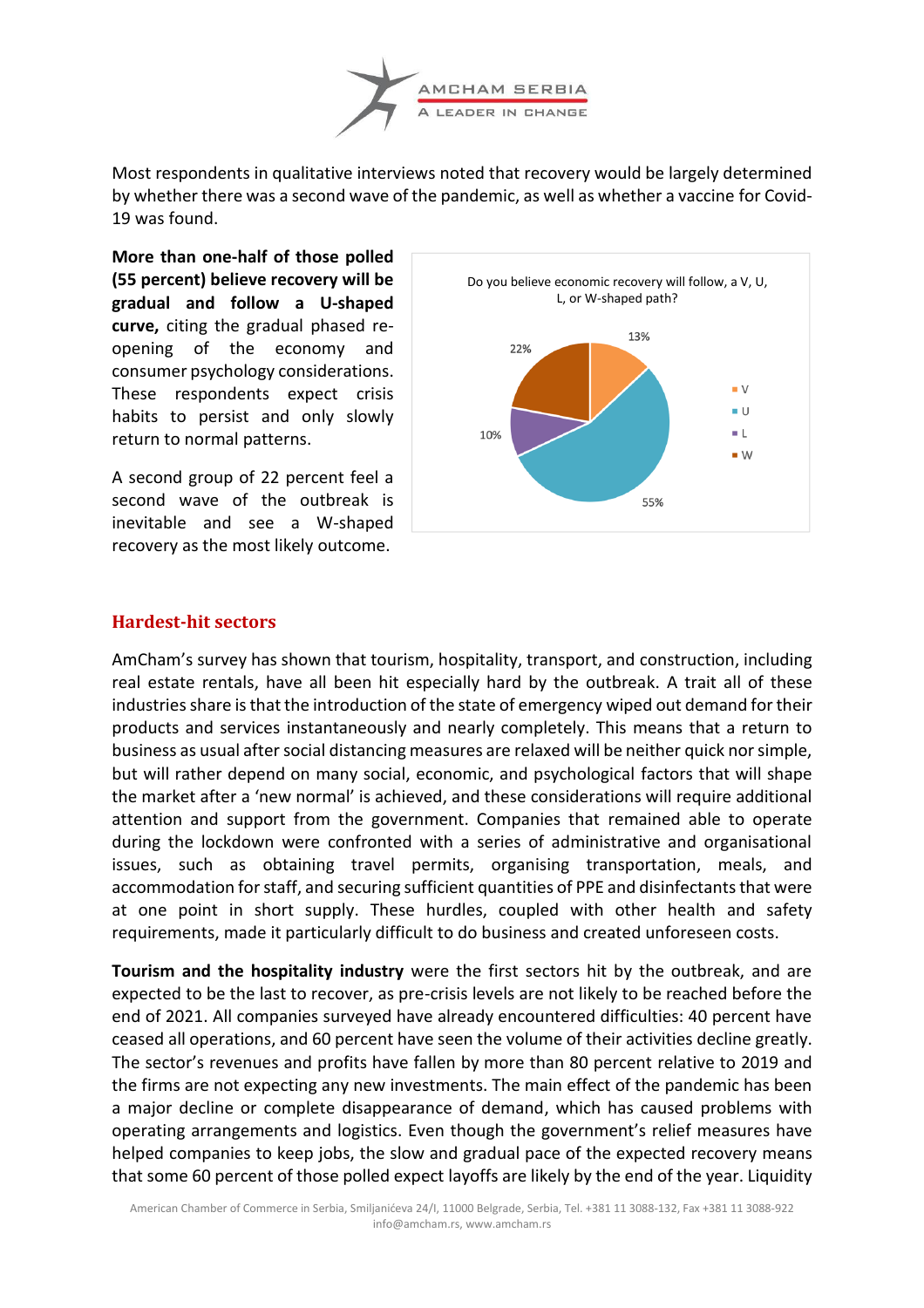

is also a major challenge, with all companies either already facing or expecting difficulties in paying their debts. Respondents in qualitative interviews reported that a complete recovery, meaning a return to 2019 levels, could not be expected before 2023; it was also noted occupancy rates were unlikely to exceed 40 percent in the coming 12 months. Such pessimistic forecasts certainly mean that all aspects of operations will have to adjust to the reduced volume of business in the long run.

Proposed sectoral relief for tourism and the hospitality industry would focus on preserving capacity whilst business recovers to pre-crisis levels. These measures range from facilitating cross-border travel to the extent permissible given public health considerations, to fiscal measures and direct assistance tailored to the sector's needs, to promoting cafes and restaurants that adhere to the highest standards of hygiene.

**Transport** was either completely halted or severely restricted after the pandemic was declared, leading all firms surveyed to report difficulties. One-third have completely suspended operations, and the remaining two-thirds are working at diminished capacity. Lockdowns have completely halted air, road, rail, and river travel, whilst cargo has kept moving, albeit with intermittent logistical issues and problems involving administrative procedures at border crossings, which were later overcome after 'green corridors' were introduced between Central European Free Trade Agreement (CEFTA) countries. The companies surveyed are more optimistic when it comes to keeping staff on, as no layoffs are expected until the end of the year, but the firms foresee no new investments either. Onethird have already encountered difficulties with paying their debts; another third expect to face such problems in the near future (between six months and one year from now); and the final third envisage no issues with liquidity. A complete recovery is expected to take between six months and three years and will be driven by the pace of recovery of transport in the European Union (EU) and Serbia's immediate neighbourhood. The firms have also been calling for a set of sectoral measures in support of the industry's hardest-hit companies.

**Real estate development and sales** face issues with construction, rental, and project development. Two-thirds of those polled in this area are facing constraints, with the remaining third expecting to see such issues in the future. Business has either been completely suspended (for retail parks and shopping malls) or severely curtailed. This sector has seen profits plummet by between 30 and 50 percent, and recovery prospects will greatly depend on how the pandemic evolves. A total of 17 percent of these firms expect to shed jobs and encounter challenges in paying their debts by the end of the year. One-third of those polled are currently facing liquidity issues, and one-half expect no such constraints.

In qualitative interviews, respondents from the construction industry reported the sector was increasingly reliant on workers aged 65 or above who have been confined to their homes during the lockdown. These companies expect some younger expatriates who have returned to Serbia after losing jobs abroad could be motivated to stay if given work in the construction industry. The suspension of passenger transport has made it difficult for employees to travel to work, and initial issues with stockpiles of construction materials were subsequently overcome. In some cases, the impact of the pandemic has forced landlords to re-negotiate rents with tenants.